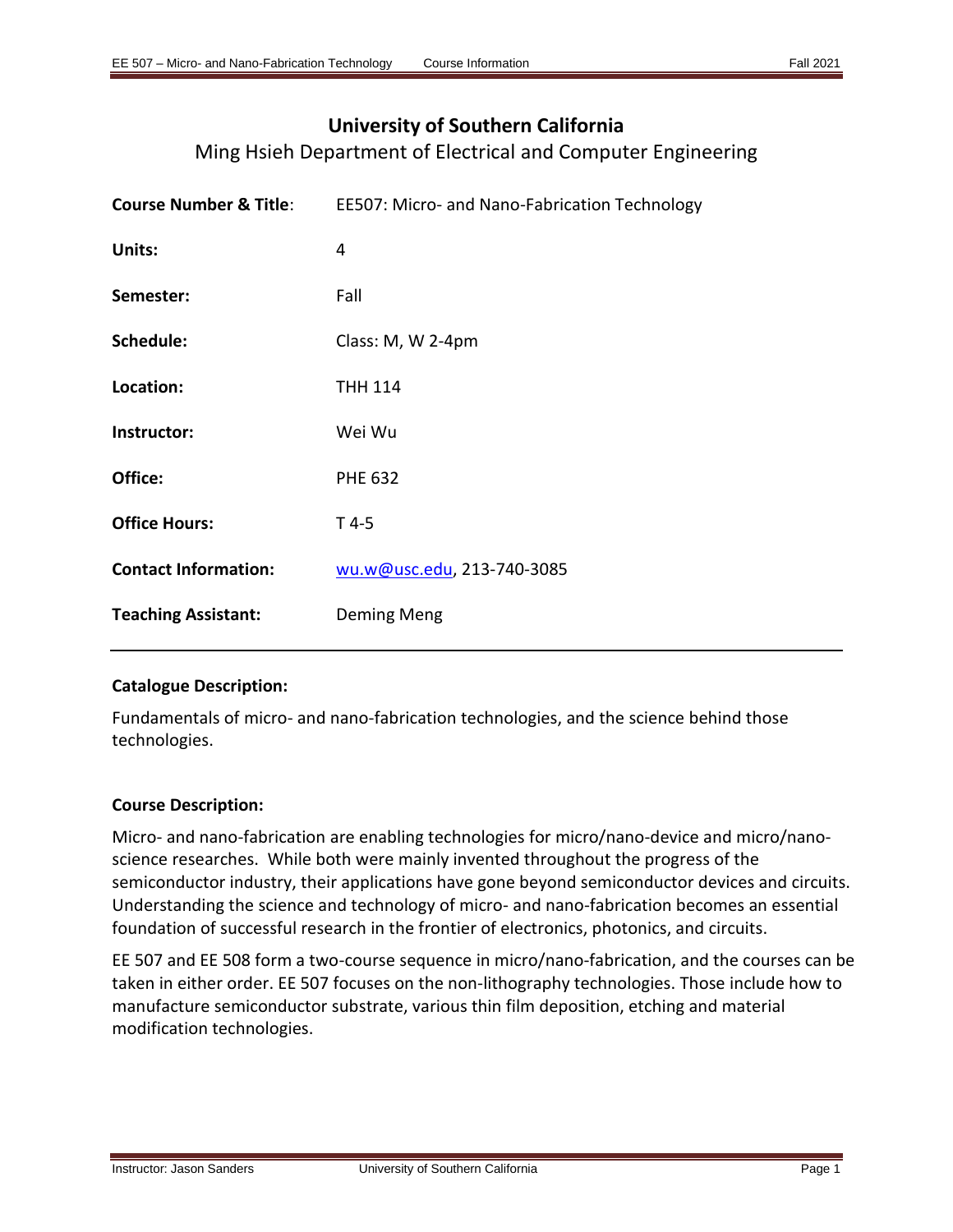## **Learning Objectives:**

The goal of EE 507 is to:

- 1) Survey the landscape of state-of-the-art micro/nano-fabrication technologies.
- 2) Understand the fundamental sciences behind micro/nano-fabrication.
- 3) Provide a starting point for micro/nano-fabrication research.
- 4) Learning the tools

**Prerequisite:** Graduate standing in Engineering, Physics, or Chemistry

## **Main Text Book:**

"Fabrication Engineering at the Micro and Nanoscale", by Stephen A. Campbell, Fourth Edition, Publisher: Oxford University Press, 671 pages, ISBN-13: 978-0199861224

| <b>Supplementary Texts:</b> | Handout slides and reading assignments are provided in class. |
|-----------------------------|---------------------------------------------------------------|
| <b>Readings:</b>            | All lecture notes will be available on Blackboard.            |

## **Grading:**

| Homework     | 10% |
|--------------|-----|
| Presentation | 10% |
| Project      | 10% |
| Midterm Exam | 30% |
| Final exam   | 40% |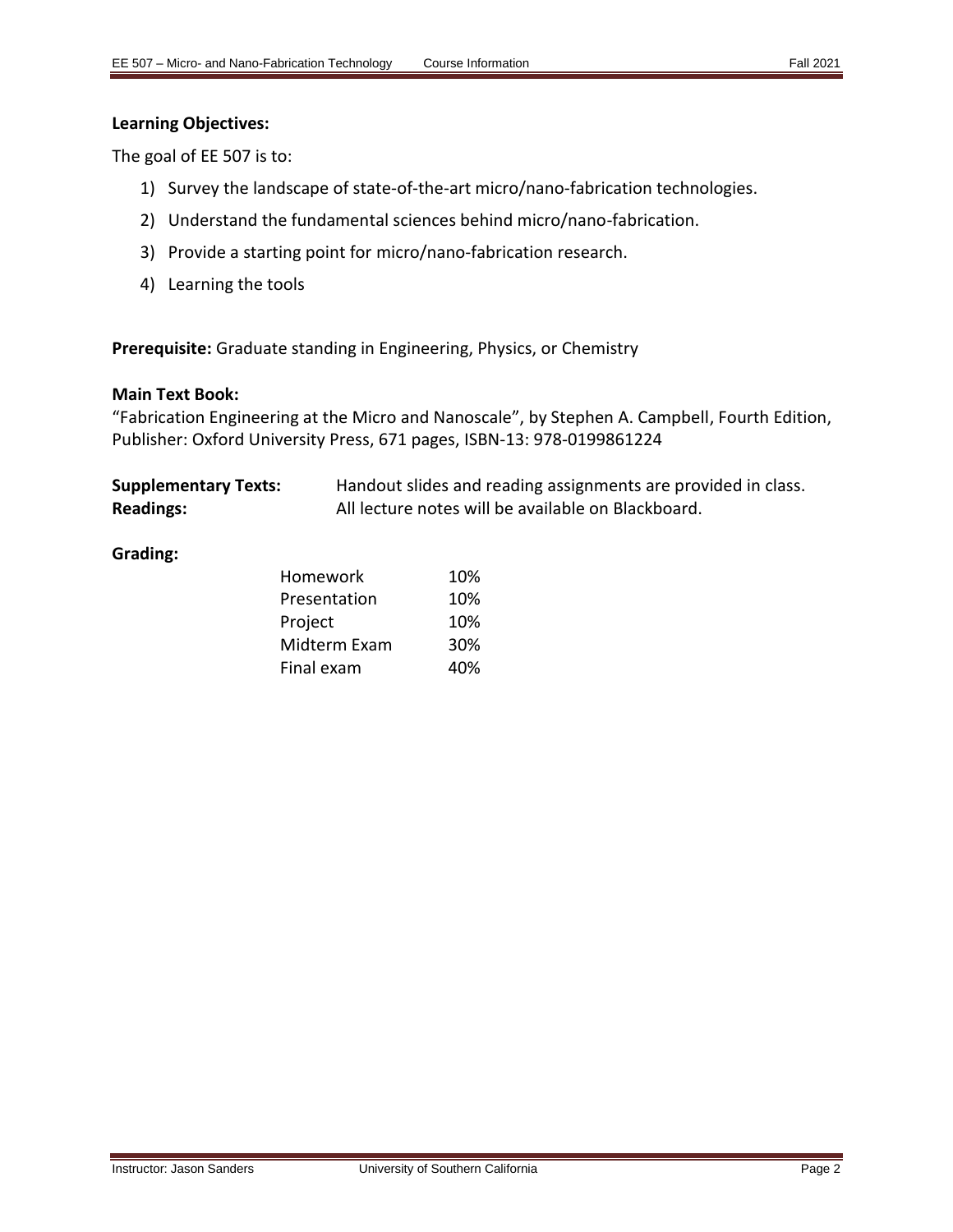# **Tentative Weekly Schedule**

- 1. Introduction and overview of lithography technologies
- 2. Overview of lithography technologies and overview of pattern transfer
- 3. Photolithography fundamentals (first homework)
- 4. Resolution enhancement technologies: immersion, off-axis illumination
- 5. Resolution enhancement technologies: phase-shift mask, optical proximity correction, double processes (second homework)
- 6. Wrap-up photolithography, EUV lithography (system, light sources)
- 7. EUV lithography (optics, mask, resist and challenges), other photon-based lithographies: interference lithography (third homework)
- 8. Other photon-based lithographies: phase-mask lithography, maskless lithography, double- photon lithography (fourth homework)
- 9. Mid-term exam, Electron-beam lithography and SEM
- 10. Electron-beam lithography and SEM
- 11. Electron-beam lithography and SEM (fifth homework)
- 12. Focused-ion-beam lithography, Helium-ion-beam lithography (sixth homework)
- 13. Nanoimprint lithography and soft lithography (seventh homework)
- 14. Pattern transfer/etching
- 15. Student presentations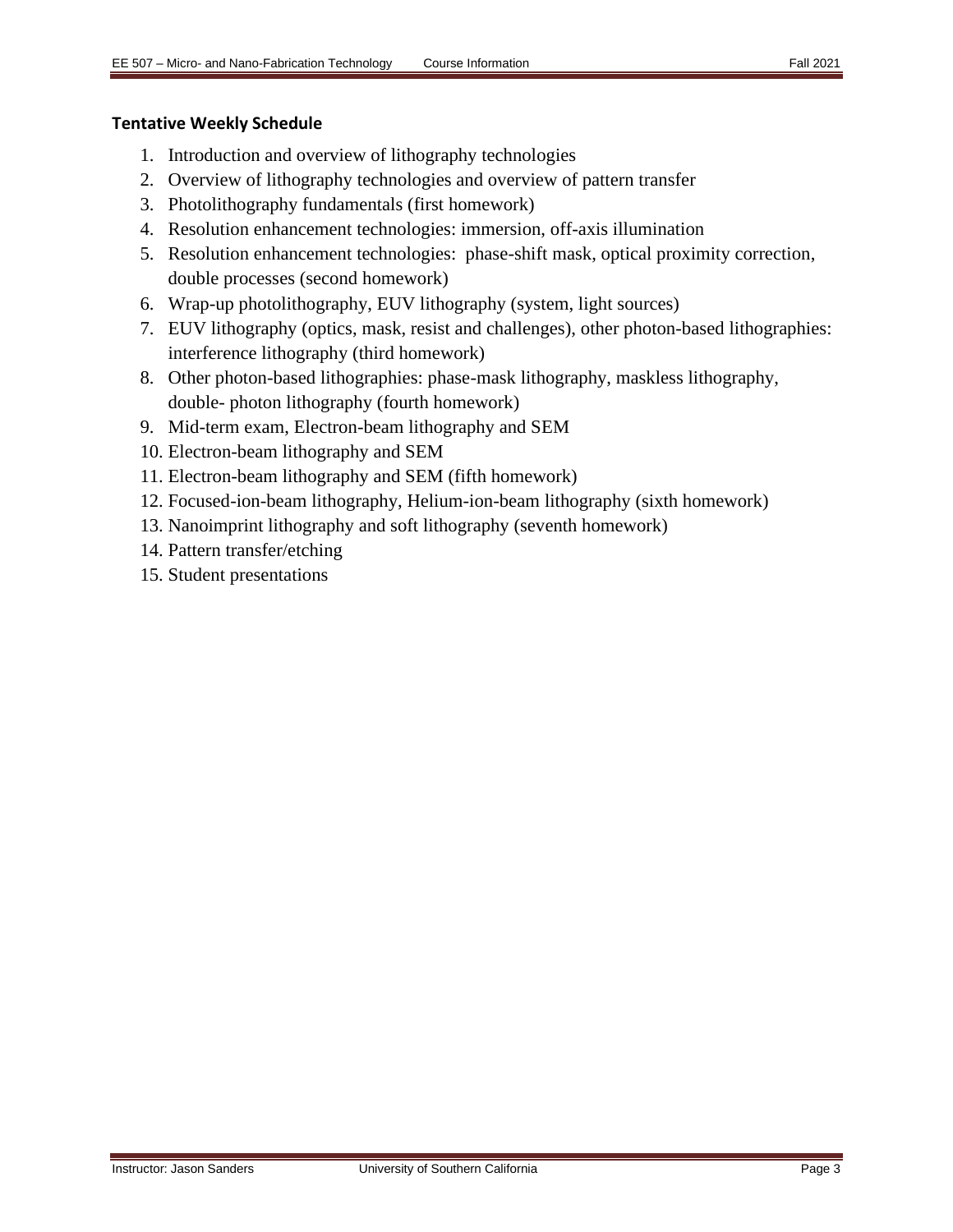## **Homework**

Some of homework questions are from the textbook, and some homework question (mainly something to think about) are from the instructor.

# **Project**

The project is to design a fabrication process to manufacture short channel finFET transistor. This is basically to mimic fabrication process development for the next generation technology node. Synopsis sprocess is used in the process design and verification. This is the same software used in industry. The first three simulation assignments are used to design and verify certain components of the fabrication process. The final assignment is integrate the entire fabrication process.